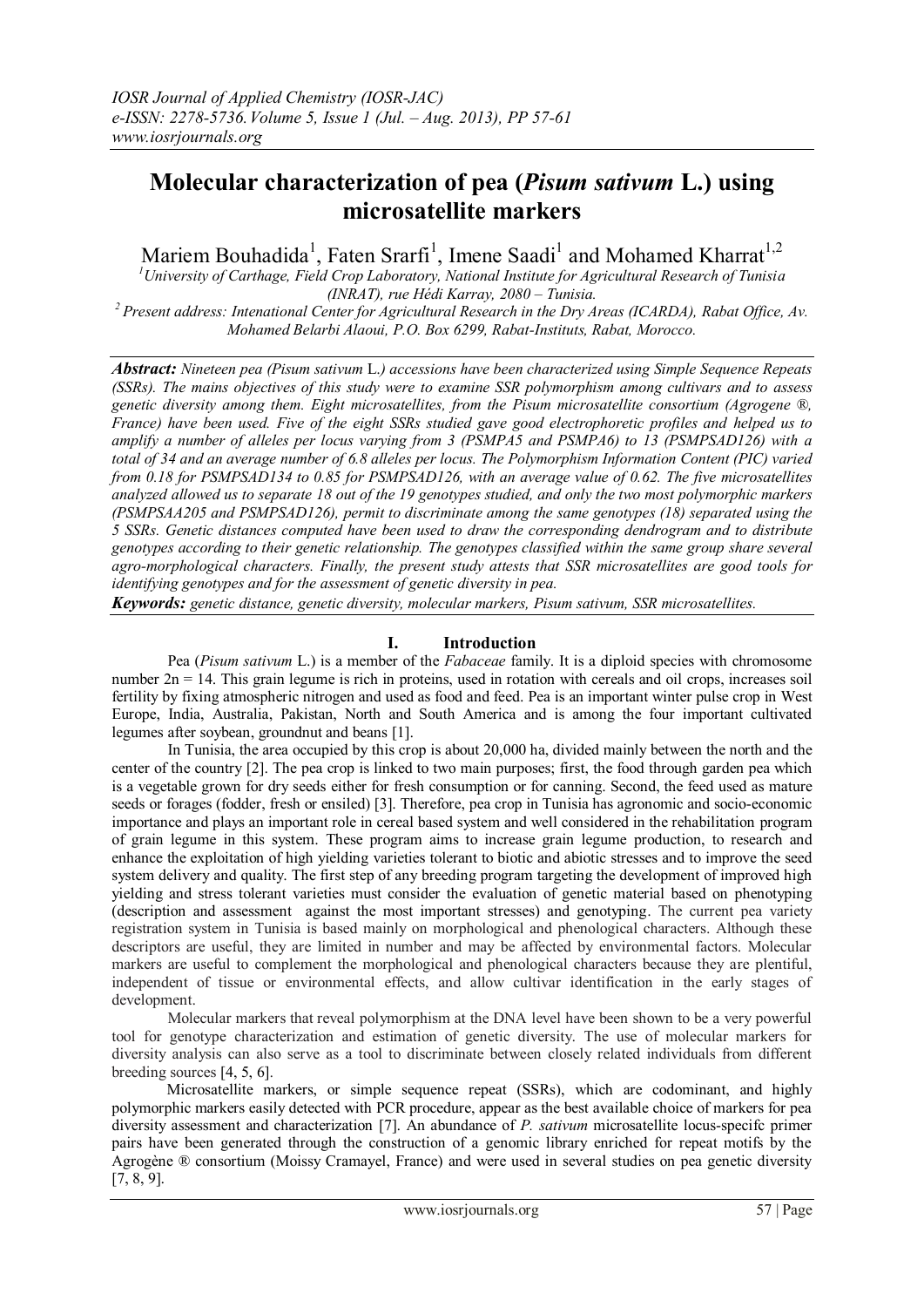The aim of this study was to characterize nineteen pea cultivars, using eight SSRs markers in order to: (i) examine SSR polymorphism among cultivars; and (ii) to detect the level of genetic diversity among them.

This work was performed in the Field Crop Laboratory at the National Institute of Agricultural Research of Tunisia (INRAT).

## **II. Materials And Methods**

## **2.1, Plant material and DNA extraction**

Nineteen accessions of pea, from different origins were studied (Table 1), fifteen of them were kindly provided by ICARDA and 4 ("PP-1", "PP-2", "PP-3", and "PP-4") are from the collection of the National Institute of Agricultural Research of Tunisia (INRAT).

Fresh young leaves were ground to powder with liquid N2 using a mortar and pestle. Genomic DNA was isolated from leaf samples using CTAB (cethyltrimethyl ammonium bromide) extraction method described by [10] and slightly modified. DNA quality was examined by electrophoresis in 1% agarose and estimated by visual comparison of DNA bands on gel with known concentrations of phage lambda DNA.

| <b>rable 1:</b> Cultival's studied and their origin |           |  |  |
|-----------------------------------------------------|-----------|--|--|
| <b>Cultivars</b>                                    | Origin    |  |  |
| $DDR-11$                                            | India     |  |  |
| Spring pea3                                         | Australia |  |  |
| P12/95                                              | Romania   |  |  |
| P7/79                                               | Romania   |  |  |
| L-selection-1690                                    | Syria     |  |  |
| 88P101-10-2                                         | Australia |  |  |
| 88P007-2-1                                          | Australia |  |  |
| Argon                                               | Russia    |  |  |
| Sprut2                                              | Russia    |  |  |
| Marina                                              | Romania   |  |  |
| 88P038-4-3                                          | Australia |  |  |
| Syrian.L.Alleppo-1                                  | Syria     |  |  |
| 88P038-10-18                                        | Australia |  |  |
| 88P001-4-9                                          | Australia |  |  |
| 88P090-5-16                                         | Australia |  |  |
| $PP-1$                                              | Unkown    |  |  |
| $PP-2$                                              | Unkown    |  |  |
| $PP-3$                                              | Unkown    |  |  |
| $PP-4$                                              | Unkown    |  |  |

**Table 1:** Cultivars studied and their origin

### **2.2, DNA amplification**

Eight microsatellite markers (Table 2) were selected for genotyping. Amplification reaction were carried out in a final volume of 20 µl containing 30-50 ng of template DNA, 1 X reaction buffer (20 mM (NH4) SO4, 75 Mm Tris-HCl pH 8.8), 2 mM  $MgCl<sub>2</sub>$ , 0.1 mM of dNTPs (50uM of each), 0.2 µM of forward and reverse primers each, and 0.5 U of Taq DNA polymerase. The PCR amplification were carried out on a thermocycler (MuliGene OPTIMAX) using the following temperature cycles: 1 cycle of 3 min at 94°C, 35 cycles of 30 s at 94 $^{\circ}$ C, 30 s at the annealing temperature 50 $^{\circ}$ C and 1 min at 72 $^{\circ}$ C. The last cycle was followed by a final incubation for 5 min at 72°C and the PCR products were stored at 4°C before analysis. The DNA amplification products were loaded on 8% non-denaturing polyacrilamide sequencing gels in 1X TBE buffer. Gels were run for 2h at 180 V, stained by ethidium bromide and visualized under UV; the fragment sizes were estimated with the 25 bp DNA step Ladder of Promega DNA sizing markers (Fig.1).



**Fig.1:** Electrophoretic profil of the 19 pea cultivars amplified with PSMPA6 marker. M: molecular size marker (25 bp DNA step Ladder of Promega).

## **2.3, Data analysis**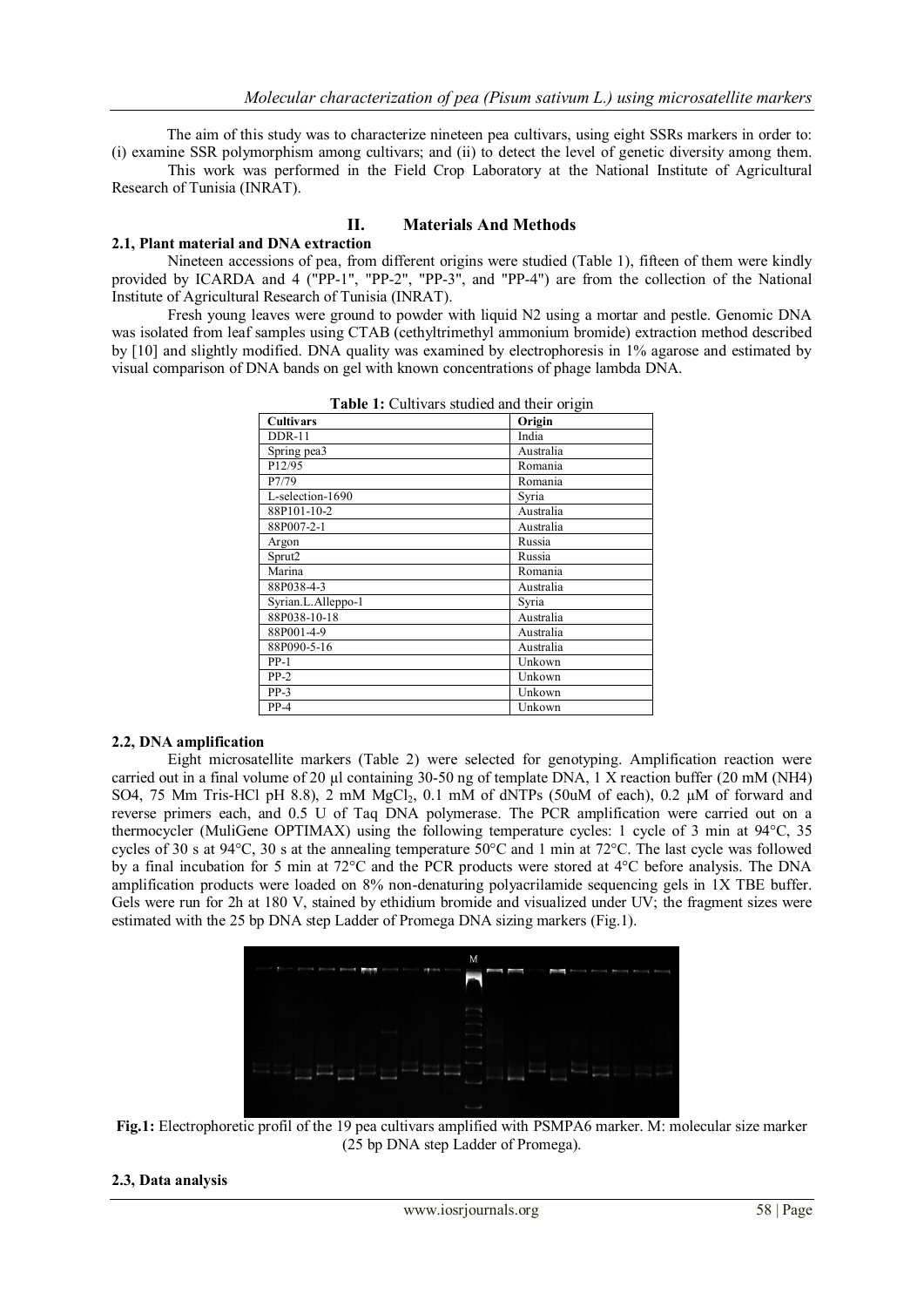To evaluate the information obtained with the 8 SSRs studied, we calculated the following parameters: (i) the number of alleles per locus (N) was counted from the gel profile analysis, (ii) the effective number of alleles (Ne) per locus (Ne =  $1/\sum p_i^2$ , where  $p_i$  is the frequency of the i<sup>th</sup> allele), (iii) the polymorphism information content (PIC) for each marker was also determined, using the following equation of [11]:



The binary matrix was obtained from the reading of the electrophoretic patterns corresponding to all the microsatellites analyzed. Amplified fragments for each locus were scored as present allele (1) or absent allele (0). The binary matrix was used to calculate the genetic distance between each pair of accession using the coefficient of Dice [12]. A dendrogram was constructed from the genetic distance matrix using the unweighted pair group method average (UPGMA) clustering [13]. Data were analysed using the NTSYS-pc, version 2.1 program [14].

| <b>Table 2:</b> Description of the 8 microsatellite markers used for the amplifications of the studied pea lines |  |
|------------------------------------------------------------------------------------------------------------------|--|
|------------------------------------------------------------------------------------------------------------------|--|

| <b>Primers</b> | <b>Sequences</b>                     | Annealing temperature $(^{\circ}C)$ | Reference          |
|----------------|--------------------------------------|-------------------------------------|--------------------|
| <b>PSMPA5</b>  | F 5'-gtaaagcataaggggttctcat-3'       | 50                                  | Tar'an et al. 2005 |
|                | R 5'-cagettttaactcatctgaca-3'        |                                     |                    |
| <b>PSMPA6</b>  | F 5'-cttaagagagattaaatggacaa-3'      | 50                                  | Tar'an et al. 2005 |
|                | R 5'-ccaactcataataaagattcaaa-3'      |                                     |                    |
| <b>PSMPA9</b>  | F 5'- gtgcagaagcatttgttcagat -3'     | 50                                  | Tar'an et al. 2005 |
|                | R 5'- cccacatatatttggttggtca-3'      |                                     |                    |
| PSMPD23        | F 5'- atggttgtcccaggatagataa -3'     | 50                                  | Tar'an et al. 2005 |
|                | R 5'- gaaaacattggagagtggagta-3'      |                                     |                    |
| PSMPSAD126     | F 5'-tggctttgcagagtgtttgagtr-3'      | 50                                  | Tar'an et al. 2005 |
|                | R 5'-ggcttcaacagcgatccataat-3'       |                                     |                    |
| PSMPSAD134     | F 5'-tttattttttccatatattacagaccgr-3' | 50                                  | Tar'an et al. 2005 |
|                | R 5'-acacctttatctcccgaagacttag-3'    |                                     |                    |
| PSMPSAD146     | F 5'-tgctcaagtcaatatatgaagar-3'      | 50                                  | Tar'an et al. 2005 |
|                | R 5'-caagcaaatagttgttttgtta-3'       |                                     |                    |
| PSMPSAA205     | F 5'-tacgcaatcatagagtttggaa-3'       | 50                                  | Tar'an et al. 2005 |
|                | R 5'-aatcaagtcaatgaaacaagca-3'       |                                     |                    |

# **III. Results And Discussion**

# **3.1, Microsatellite diversity**

Nineteen pea accessions were analyzed with 8 SSRs, five from them generated good amplifications and were polymorphic. The remaining primer pairs gave bands which are difficult to resolve and were consequently discarded from the analysis. The 5 SSRs studied were single-locus and produced alleles that could be scored, with a total of 34 alleles ranging from 3 to 13 alleles per locus, with a mean value of 6.8 alleles per locus (Table 3). [9] found a total of 63 alleles using 21 SSR markers to evaluate the genetic diversity across 12 geographically diverse pea genotypes ranged from one to four, with a mean value of 3 alleles per locus. [15]

reported, for a set of 28 pea cultivars with 32 SSRs, a total of 44 alleles with a mean value of 2.1 alleles per locus. Our results showed higher variability in the genetic material used than results recorded by these authors. All the SSRs employed in this study were polymorphic and it was possible to distinguish unambiguously 18 from the 19 genotypes studied. The most informative locus of this work was PSMPSAA205, with a PIC value of 0.86, while the less informative one was PSMPSAD134 with a PIC value of 0.18. The highest number of alleles (N), the highest number of effective alleles (Ne) and the highest number of different genotypes detected were observed for PSMPSAD126. This SSR also showed very high PIC value (0.85). Our results indicate that theses parameters are very useful for the evaluation of adequate SSR markers to distinguish unambiguously related pea accessions. Therefore the number of loci necessary to characterize pea collection can be reduced effectively by selection of the most informative ones.

According to [11] if the PIC value is greater than 0.5 this corresponds to a very informative marker. PIC values between 0.5 and 0.25 correspond to informative marker, and a peak value less than or equal to 0.25 reflects lesser informative marker. Therefore, and according to Table 3, the markers used in this study, with the exception of one (PSMPSAD134), were highly informative markers. The most informative ones (PSMPSAD126 and PSMPSAA205) can be considered as good markers. In fact, they allowed distinguishing unambiguously the same 18 pea genotypes identified using the 5 SSR markers from the 19 cultivars studied. These 2 SSRs could be promising to study pea genetic diversity.

**Table 3**: List of 5 SSR primers and their variability parameters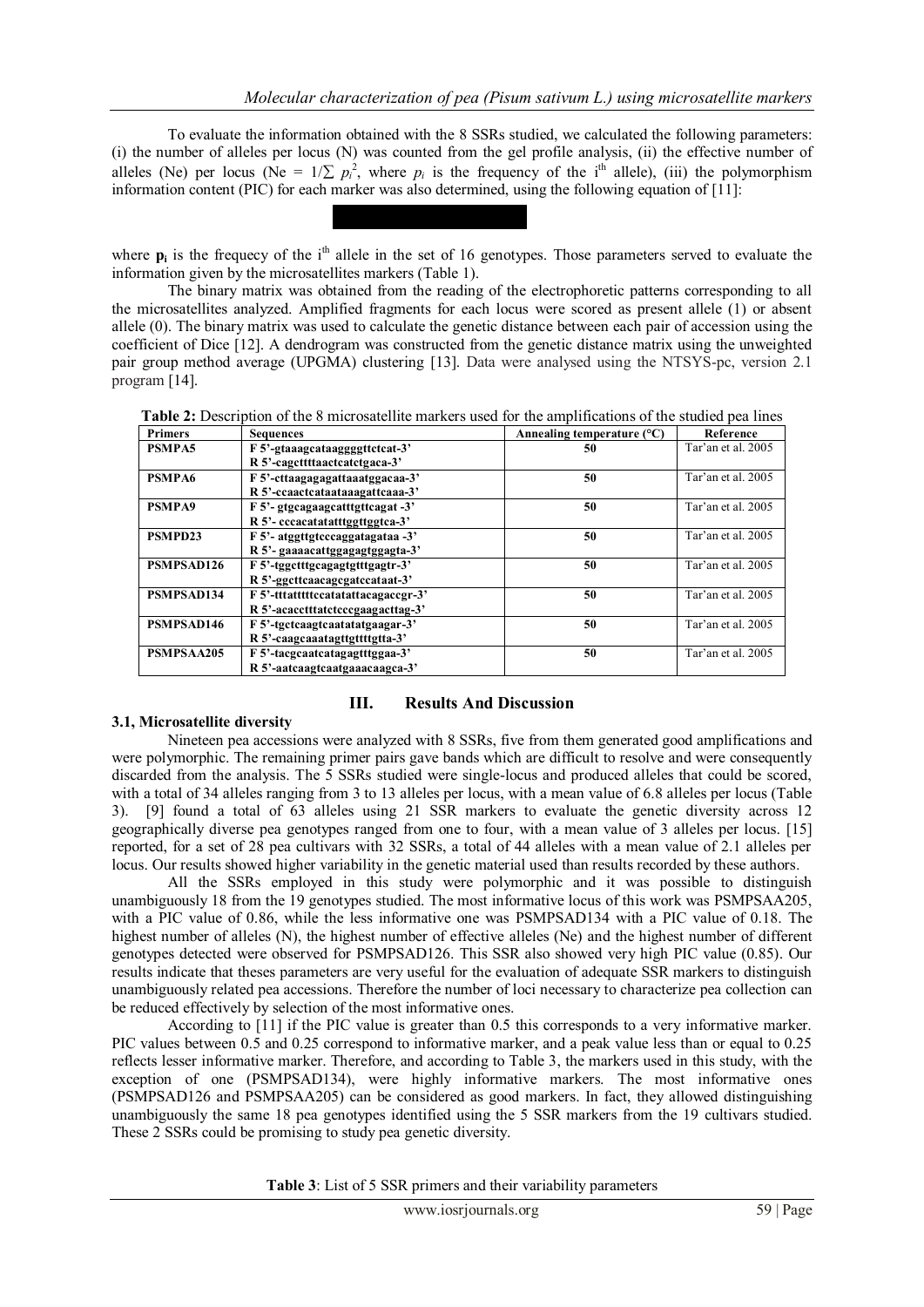| Locus             | Number of loci | N    | <b>Ne</b> | # Genotypes | <b>PIC</b> |
|-------------------|----------------|------|-----------|-------------|------------|
| PSMPSAD134        |                |      | 1.22      |             | 0.18       |
| <b>PSMPSAA205</b> |                |      | 7.37      |             | 0.86       |
| <b>PSMPSAD126</b> |                |      | 6.70      |             | 0.85       |
| <b>PSMPA6</b>     |                |      | 2.50      |             | 0.60       |
| <b>PSMPA5</b>     |                |      | 2.56      |             | 0.60       |
| <b>Total</b>      |                | 34.0 | 20.33     | 36.0        |            |
| Movenne           |                | 6.80 | 4.1       | 7.20        | 0.62       |

N: number of alleles; Ne: Effective number of alleles; # Genotypes: different genotypes per locus; PIC: polymorphism information content.

### **3.2, Genetic relationships among cultivars**

The genetic similarity among the 19 pea genotypes included in this study is graphically represented by an UPGMA dendrogram (Fig. 2) using 5 SSRs. The dendrolgram was used to observe the distribution of the 19 cultivars into several clusters according to the original data obtained in the similarity matrix, and based on the genetic distance among them. The dendrogram also allow the estimation of relationships among the cultivars studied based on shared alleles across them. At genetic similarity of 0.2, the dendrogram showed two main groups. The first group was composed of "DDR-11", "Spring pea 3", "P7/79", "88P101-10-2", "PP-3", "PP-4", "Marina" "PP-2", "Sprut 2", and "PP-1". The second group included the rest studied genotypes.

The majority of the lines belonging to the first group share some morphological characters such as leaf color, flower color, pod color and seed color with the exception of a few lines as "PP-1" and "PP-3" which were distinguished by the leaf and the immature pod colors darker than the other lines. Most of the lines in this group share the same intensity curvature of pods which is low except "DDR-11" showed a high intensity, "PP-1" lines with an average intensity, while "88P101-10-2" and "PP-2" lines showed a very weak intensity or absent curvature. These results indicate that there is no always correlation between morphological traits and genetic similarity among genotypes using SSR markers.

We can see a number of lines in this group such as "DDR-11", "Spring Pea 3", "P7/79" and "PP-4" share similar agronomic characteristics such as the physiological maturity date, total number of branches, number of fruiting branches, number of seeds per pod and pod size, which reflect concordance between genetic and agronomic traits similarity.

Regarding the second group of the dendrogram, it includes a number of lines that also share the same morphological characters with some exceptions.



**Fig. 2:** UPGMA Dendrogram of 19 pea cultivars based on their variation at 5 SSR loci using the Dice coefficient (Nei et Li, 1979).

### **IV. Conclusion**

Further study of morphological characters and evaluation of agronomic traits, conjointly with the use of a higher number of markers distributed throughout the genome of pea and having a high level of polymorphism, allows more robust and conclusive correlations between genetic similarity and agro-morphological traits. It